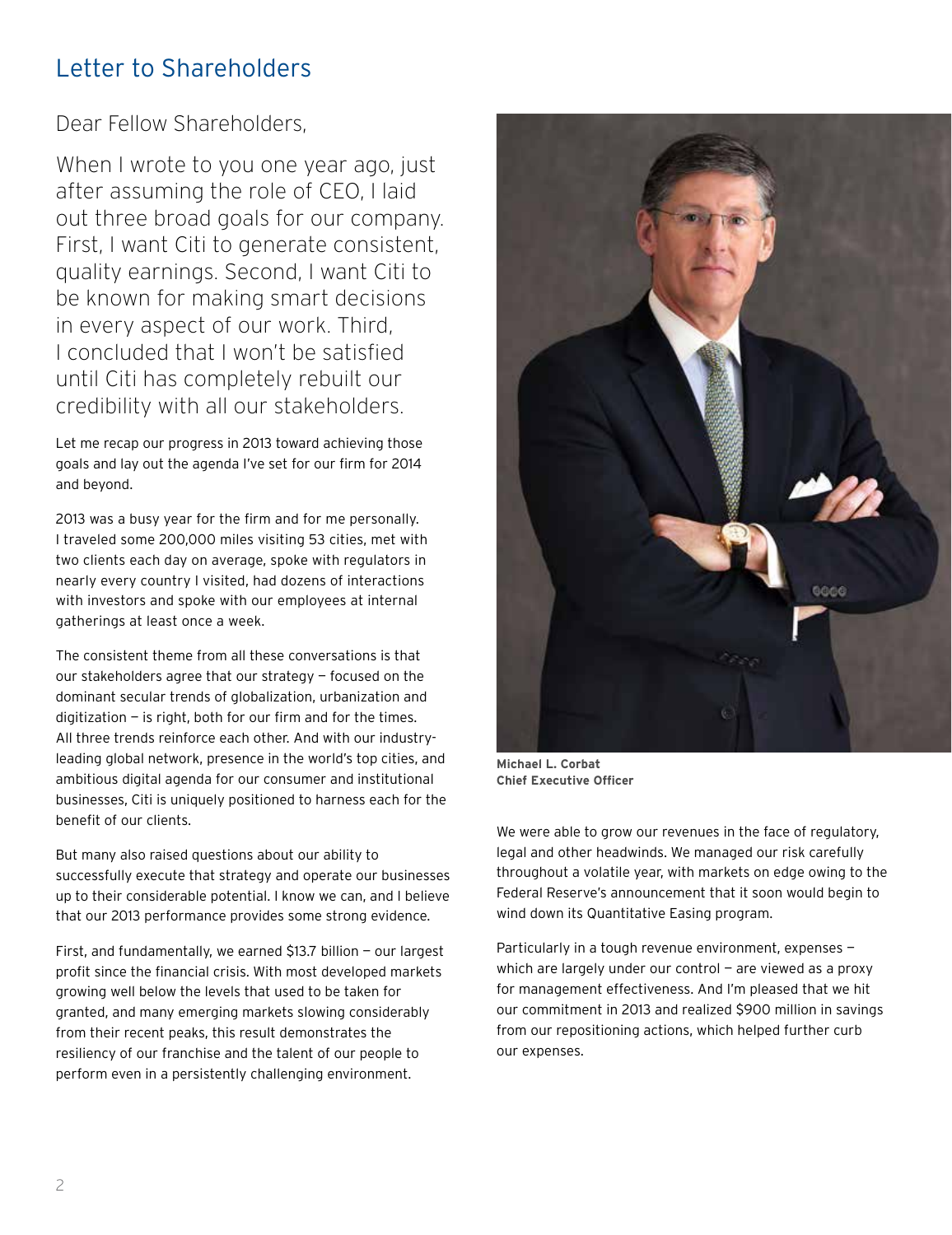We grew our overall loan portfolio in Citicorp by 6%. In particular, we met  $-$  and exceeded  $-$  a commitment made in 2011 to lend \$24 billion to U.S. small businesses over three years. With \$9.1 billion lent in 2013 — more than double the 2009 level — that brings the total to \$26.6 billion to enable small businesses to start and expand operations, add jobs and turn their passions into progress.

We also made good progress on several legacy issues. We resolved some significant mortgage litigation, utilized \$2.5 billion of our deferred tax assets, reduced Citi Holdings assets by a further 25% and cut Holdings' annual loss in half.

These numbers helped show the capability of this franchise to generate capital. During 2013, we generated more than \$20 billion in regulatory capital, ending the year with our Tier I Common ratio at an estimated 10.6% on a Basel III basis — 60 basis points above the goal we set for ourselves at the beginning of the year. At the end of the year, our Supplementary Leverage Ratio stood at 5.4%. And, crucially, we achieved no objection from the Federal Reserve to our 2013 capital plan.

I told you last year that execution of our strategy would be my primary focus. In 2013, we put in place key tools to help us achieve the most from our franchise. We created detailed, tough but realistic scorecards to judge the performance of more than 500 of the top leaders of our firm. We sorted our 101 countries into four categories — or "buckets" — to help us prioritize the commitment of our resources to those sectors and regions most important to our clients. And we announced three targets for 2015 to which we are holding ourselves accountable — return on assets, return on tangible common equity and operating efficiency — and improved our performance across all of them in 2013.

We've shown that we can generate quality earnings. But our 2013 results also surprised us with a damaging example of how ethical failures can jeopardize everything we work for. We discovered that invoices that were paid through an accounts receivable financing program in Mexico were falsified, resulting in a \$235 million reduction to our 2013 net income. While we have completed a rapid review of similar lending programs, we continue to investigate what took place in Mexico and are working to identify any areas where we need to strengthen our controls through stronger oversight or improved processes. We are pursuing every possible avenue to recover these funds and to punish the guilty — inside and outside the firm.

The financial impact of fraud can be calculated. The harm to our credibility is harder to gauge. Credibility is the currency that allows us to meet our goals. That's true of clients, the core constituency we aim to serve every day; it's true of regulators, who grant us our license to do business; it's true of employees, whom we need to attract by making Citi the best possible place to work; and it's true of our shareholders, whose trust we require to succeed and which we will continue to strive to earn.

I want you to know that I've made crystal clear to all our employees that I expect the very highest standards from each and every one of them. We are launching a comprehensive program — including improved training and a continued focus on responsible finance — to support and enhance the institutional values that have served this company so well for more than 200 years.



#### 2013 Citicorp Revenues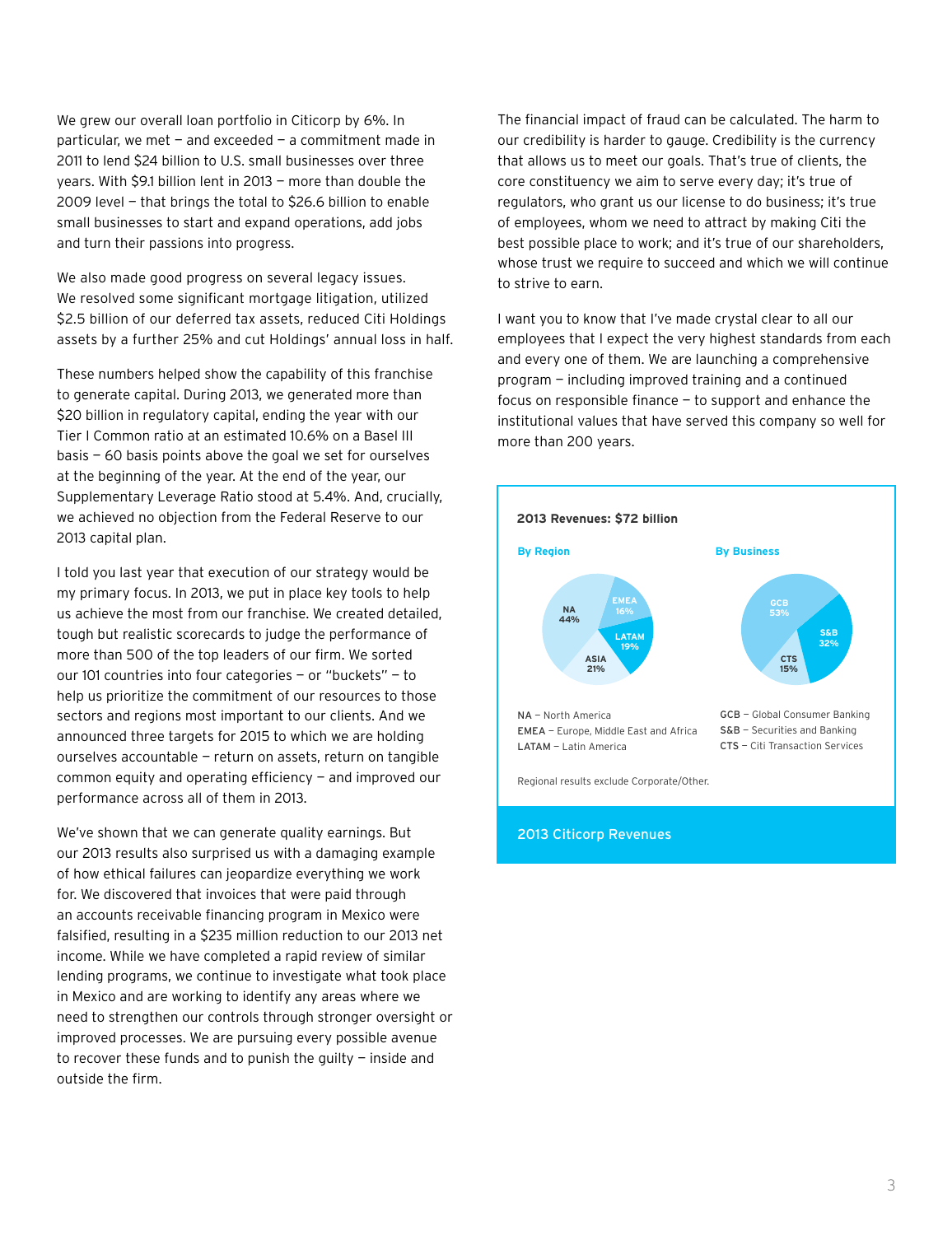## Letter to Shareholders

I know that Citi's culture is robust and that the overwhelming majority of our people know right from wrong and strive to do the right thing every day, in all aspects of our work. But I also know that it takes only one person to jeopardize our credibility.

Looking ahead, we've set clear goals for 2014. We must continue on a path to meet our 2015 financial targets. We also hope to resolve more legacy issues this year, with the aim of putting the bulk of our financial crisis-era legal overhang behind us.

With Citi Holdings now comprising only 6% of our balance sheet, our focus has shifted from selling assets to reducing the drag that the remaining portfolio causes on our earnings. We expect to reduce the loss incurred in Holdings further this year, putting us closer to breakeven. Every dollar saved, of course, falls directly to the bottom line. And we expect to continue to utilize our deferred tax assets by generating U.S. earnings.

In our core businesses, work proceeds to integrate and streamline our products and services to ensure that we provide a seamless experience across our offerings and regions. A monumental effort is under way to transform our Consumer business from what is, today, too much of an amalgamation of 36 local banks into one truly global bank. We're consolidating platforms, processes and products, all with the goal of giving our customers a consistently remarkable experience wherever they live, work or travel and across all our product lines.





3 Tangible Book Value Per Share is a non-GAAP financial measure. For a reconciliation of this metric to the most direct comparable GAAP measure, see the "Capital Resources" section of Citi's 2013 Annual Report on Form 10-K.

#### Citigroup Key Capital Metrics

In the Institutional Clients Group, aligning and integrating our legacy Markets businesses and our Investor Services and Direct Custody and Clearing activities will allow us to deliver a more comprehensive set of capabilities, as well as enable us to prioritize our resources more efficiently, particularly around operations and technology. Citi is uniquely positioned to become the industry-leading integrated services platform as the business moves to adjust to more demanding capital, leverage and counterparty risk requirements.

We will continue to invest in our Treasury and Trade Solutions business, the backbone of our global network, while we capitalize on our focus on the payments side. This business is capital friendly and not easily replicable. It took us decades to build and remains the clear global industry leader.